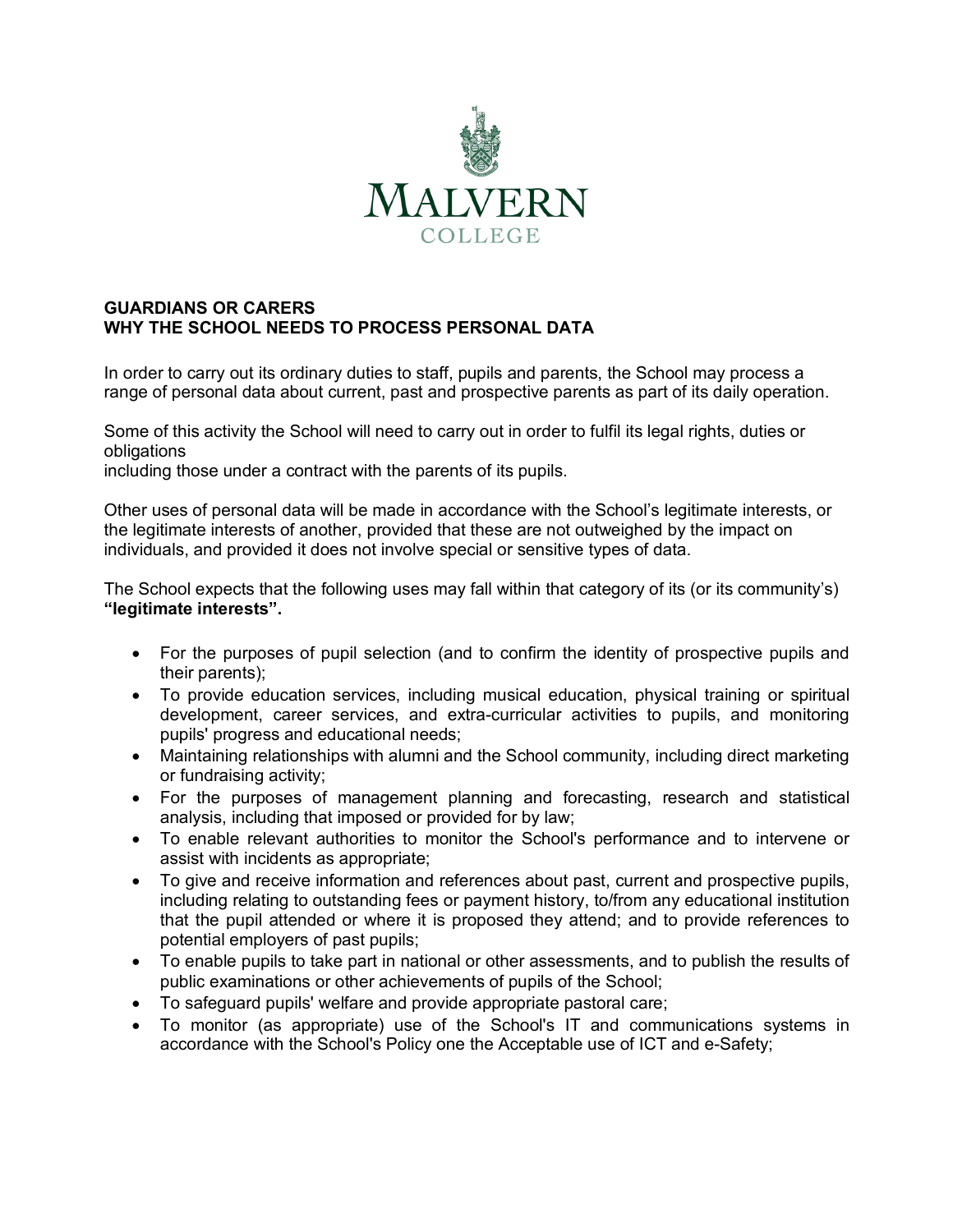- To make use of photographic images of pupils in School publications, on the School website and (where appropriate) on the School's social media channels
- For security purposes, including CCTV in accordance with the School's CCTV policy; and where otherwise reasonably necessary for the School's purposes, including to obtain appropriate professional advice and insurance for the School.

## **TYPES OF PERSONAL DATA PROCESSED BY THE SCHOOL**

This includes:

- names, addresses, telephone numbers, email addresses and other contact details
- communication record (letter, email or SMS)

# **HOW THE SCHOOL COLLECTS DATA**

Generally, the School receives this data from the pupil's parents. This may be via a form, or simply in the ordinary course of interaction or communication (such as email or telephone conversations).

## **WHO HAS ACCESS TO PERSONAL DATA AND WHO THE SCHOOL SHARES IT WITH**

Occasionally, the School will need to share personal information relating to its community with third parties, such as professional advisers (lawyers and accountants) or relevant authorities (HMRC, police or the local authority).

For the most part, personal data collected by the School will remain within the School, and will be processed by appropriate individuals only in accordance with access protocols (i.e. on a 'need to know' basis).

Guardians and Carers are reminded that the School is under duties imposed by law and statutory guidance (including Keeping Children Safe in Education) to record or report incidents and concerns that arise or are reported to it, in some cases regardless of whether they are proven, if they meet a certain threshold of seriousness in their nature or regularity. This may include file notes on personnel or safeguarding files, and in some cases referrals to relevant authorities such as the LADO or police. For further information about this, please view the School's Safeguarding Policy.

Finally, in accordance with Data Protection Law, some of the School's processing activity is carried out on its behalf by third parties, such as IT systems, web developers or cloud storage providers. This is always subject to contractual assurances that personal data will be kept securely and only in accordance with the School's specific directions.

#### **HOW LONG WE KEEP PERSONAL DATA**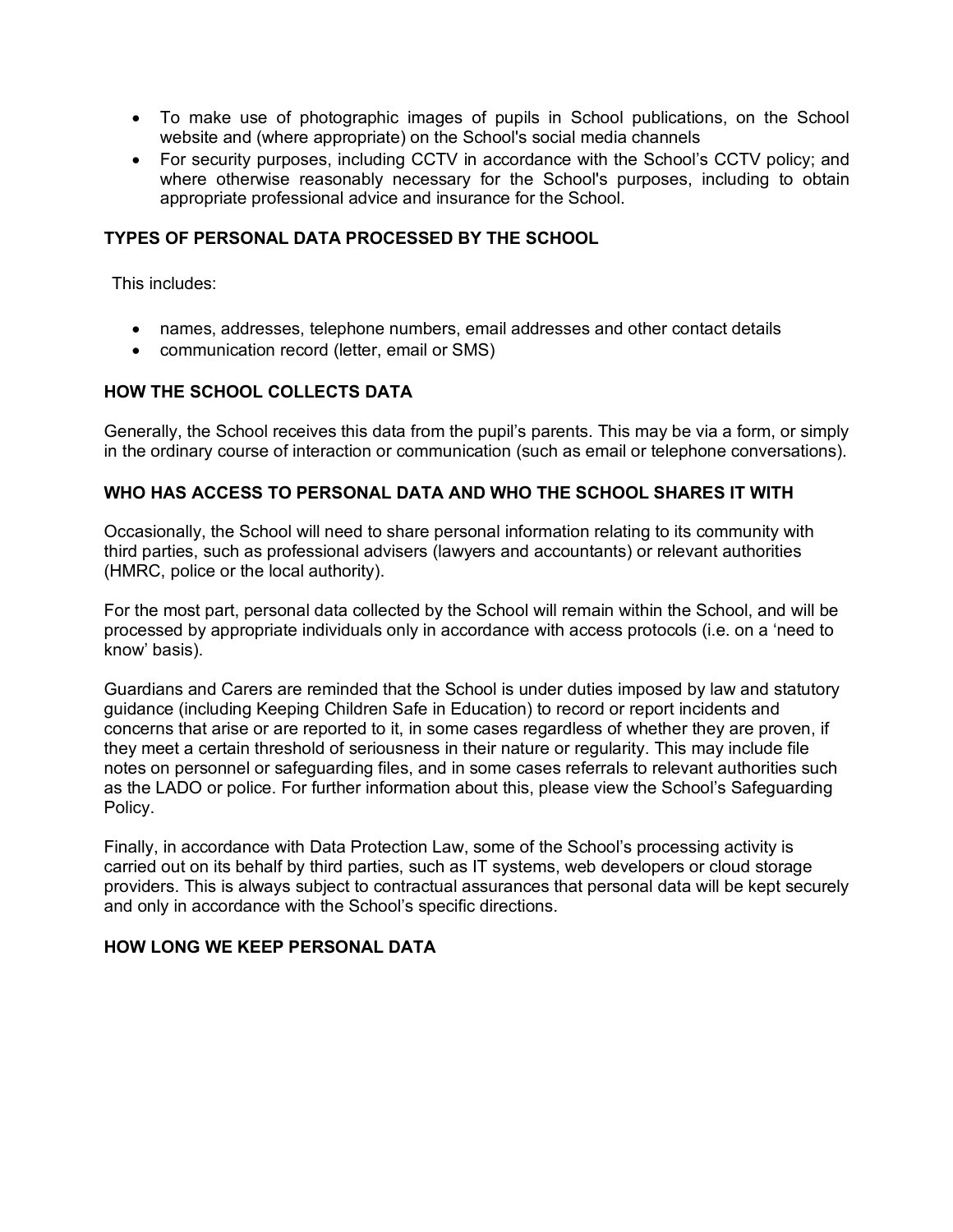The School will retain personal data securely and only in line with how long it is necessary to keep for a legitimate and lawful reason. Personal data of Guardians or Carers held by the School is closely linked with the pupil record and will be deleted approximately 7 years after the pupil has left the School. Where technically feasible, the contact data will be deleted at the time the pupil leaves the School or when the individual ceases to act as Guardian or Carer. Incident reports and safeguarding files will need to be kept much longer, in accordance with specific legal requirements. In view of the ongoing Inquiry into Child Sexual Exploitation, the School is adopting a cautious approach to the destruction of pupil and staff records. It should also be noted that fullyselective deletion of data from the School's Management Information Systems may not always be possible for technical reasons.

If you have any specific queries about how this policy is applied, or wish to request that personal data that you no longer believe to be relevant is considered for erasure, please contact the School's Data Compliance Officer, dataprotection@malverncollege.org.uk However, please bear in mind that the School may have lawful and necessary reasons to hold on to some data.

# **YOUR RIGHTS**

Individuals have various rights under Data Protection Law to access and understand personal data about them held by the School, and in some cases ask for it to be erased or amended or for the School to stop processing it, but subject to certain exemptions and limitations.

Any individual wishing to access or amend their personal data, or wishing it to be transferred to another person or organization, or who has some other objection to how their personal data is used, should put their request in writing to the Data Compliance Officer: dataprotection@malverncollege.org.uk

The School will endeavor to respond to any such written requests as soon as is reasonably practicable and in any event within statutory time-limits, which is one month in the case of requests for access to information. The School will be better able to respond quickly to smaller, targeted requests for information. If the request is manifestly excessive or similar to previous requests, the School may ask you to reconsider or charge a proportionate fee, but only where Data Protection Law allows it.

You should be aware that certain data is exempt from the right of access. This may include information which identifies other individuals, or information which is subject to legal professional privilege.

# **CONSENT**

Where the School is relying on consent as a means to process personal data, any person may withdraw this consent at any time (subject to similar age considerations as above). Please be aware however that the School may have another lawful reason to process the personal data in question even without your consent.

That reason will usually have been asserted under this Privacy Notice, or may otherwise exist under some form of contract or agreement with the individual (e.g. an employment or parent contract, or because a purchase of goods, services or membership of an organization such as an alumni or parents' association has been requested).